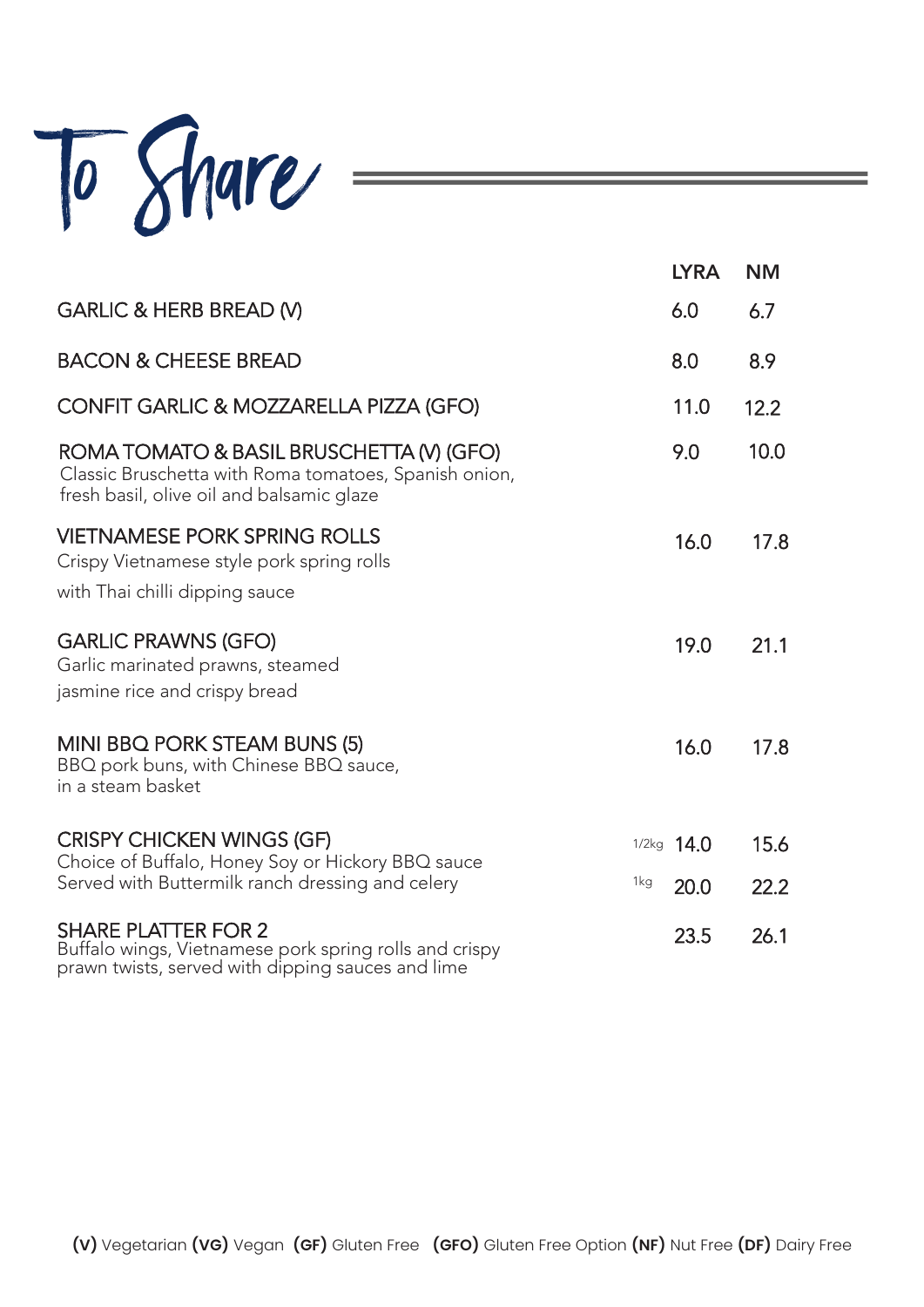

|                                                                                                                                     | <b>LYRA</b> | <b>NM</b> |
|-------------------------------------------------------------------------------------------------------------------------------------|-------------|-----------|
| PORK BELLY PORCHETTA (GF)<br>Crispy Italian rolled pork, creamy mash,<br>baby spinach and apple cider jus                           | 25.5        | 28.3      |
| <b>GRILLED BARRAMUNDI (GFO)</b><br>180gm Barramundi fillet with crispy thick-cut<br>chips, green beans and sauce vierge             | 31.5        | 35.0      |
| <b>TASMANIAN SALMON (DF/GF/NF)</b><br>With pea puree, crispy potato, shaved fennel,<br>celery and orange salad                      | 31.5        | 35.0      |
| <b>GRILLED CHICKEN BREAST SALAD (GF)</b><br>Served with carrot, baby spinach,<br>feta, rocket and lemon vinaigrette                 | 23.5        | 26.1      |
| CHAR SUI PORK (CHINESE BBQ PORK) STIR FRY<br>With steamed bok choy, hokkien noodles and vegetables                                  | 25.5        | 28.3      |
| <b>MOROCCAN SPICED CHICKEN (GF)</b><br>Spiced chicken breast, sweet potato wedges,<br>chive aioli and garden greens                 | 25.5        | 28.3      |
| <b>CHICKEN CARBONARA FETTUCCINE</b><br>Marinated chicken, bacon, mushroom and<br>pasta in a creamy garlic sauce with parmesan       | 21.5        | 23.9      |
| PESTO PRAWN AND TOMATO PASTA<br>Seared prawns, semi dried tomato, pesto, red onion and<br>garlic, with fettucine pasta and parmesan | 23.5        | 26.1      |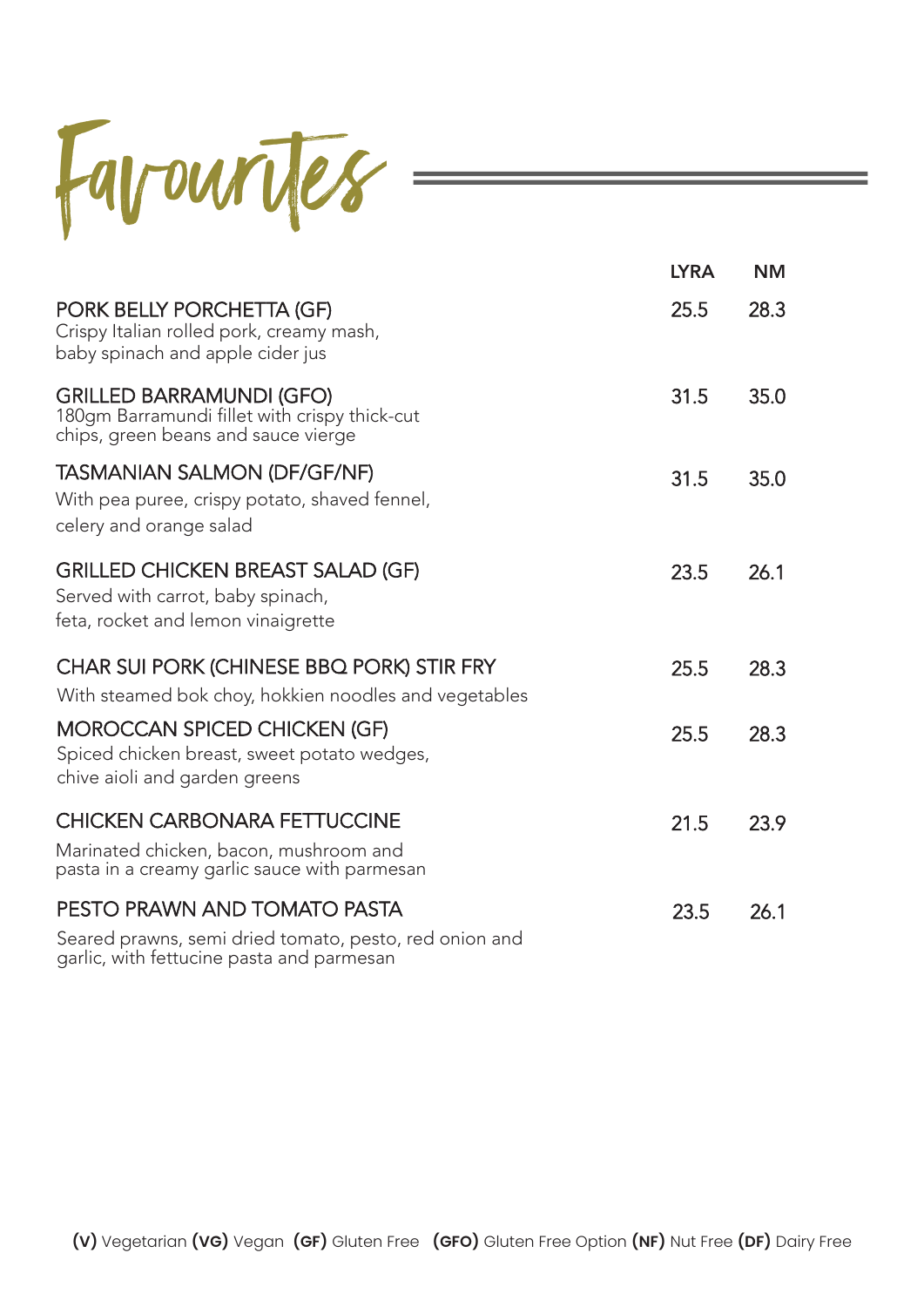$Classius$ 

|                                                                                                                                                                                                 |                | LINA                         | <b>INIVI</b> |
|-------------------------------------------------------------------------------------------------------------------------------------------------------------------------------------------------|----------------|------------------------------|--------------|
| <b>CHICKEN SCHNITZEL</b><br>Premium chicken breast schnitzel rolled in panko bread<br>crumbs and served with thick-cut chips and tossed salad leaves                                            | Small          | 15.0<br>Large $21.5$         | 16.7<br>23.9 |
| <b>CHICKEN PARMIGIANA</b><br>Premium chicken breast schnitzel rolled in panko bread<br>crumbs, topped with Napoli sauce, ham and cheese.<br>Served with thick-cut chips and tossed salad leaves | Small<br>Large | 17.0<br>23.5                 | 18.9<br>26.1 |
| <b>FISHERMAN'S CATCH</b><br>Mooloolaba battered flathead, crispy prawn torpedoes and<br>crumbed calamari served with thick-cut chips,<br>tossed salad leaves and tartare sauce                  |                | 25.5                         | 28.3         |
| <b>HAND CRUMBED FLATHEAD FILLETS</b><br>Crumbed flathead, thick - cut chips, tossed salad leaves,<br>tartare sauce and lemon                                                                    |                | Small $15.0$<br>Large $23.5$ | 16.7<br>26.1 |
| <b>MOOLOOLABA BEER BATTERED FLATHEAD FILLETS</b><br>Battered flathead, thick-cut chips, tossed salad leaves, tartare<br>sauce and lemon                                                         |                | Small $15.0$<br>Large $23.5$ | 16.7<br>26.1 |
| <b>BANGERS &amp; MASH (GF)</b><br>Thick pork and parsley sausages, creamy mash,<br>steamed vegetables and gravy                                                                                 |                | 15.0                         | 16.7         |
| <b>GRILLED HOKI FILLETS (GFO)</b><br>Grilled hoki, thick-cut chips, tossed salad leaves,<br>tartare sauce and lemon                                                                             |                | 15.0                         | 16.7         |
| <b>THAI NOODLE SALAD (GF)</b><br>Tomato, cucumber, Spanish onion, vermicelli noodles,<br>spring onion and Thai dressing topped with cashews<br>Add Chicken (+\$4)                               |                | 16.0                         | 17.8         |
| Add Beef $(+\$5)$<br>$\lambda$ $\lambda$ $\lambda$ $\lambda$                                                                                                                                    |                |                              |              |

Add Prawns (+\$6)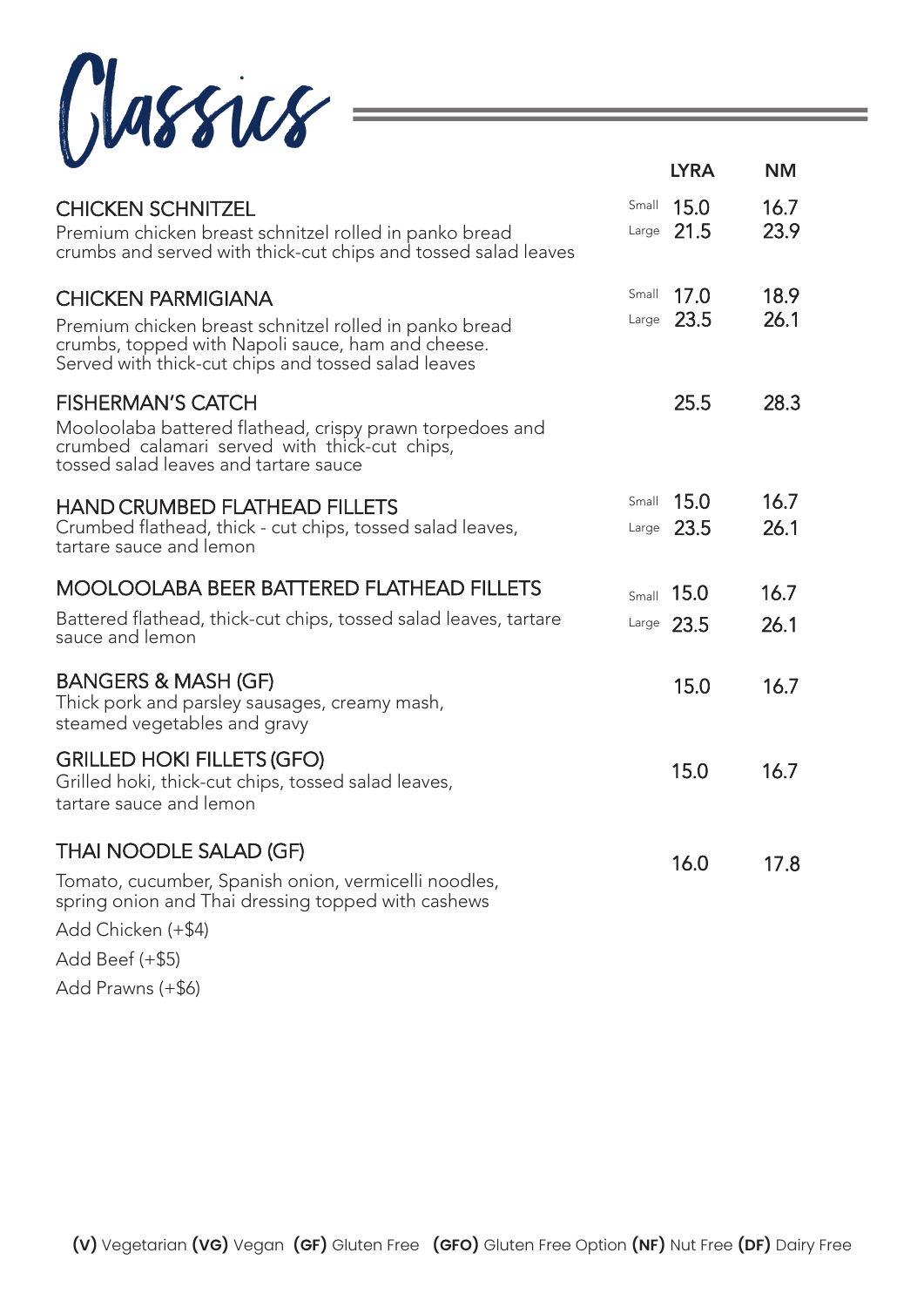

Our steak is 100% naturally grown, free range and hormone, chemical and antibiotic free. We source our beef from cattle raised in Australia's most pristine farming country.

|                                                                                                                                                       |                | <b>LYRA</b>  | <b>NM</b>    |
|-------------------------------------------------------------------------------------------------------------------------------------------------------|----------------|--------------|--------------|
| RUMP (GF)<br>Beef City Platinum 120-day Grain Fed                                                                                                     | 200gm<br>300gm | 22.5<br>33.3 | 25.0<br>37.0 |
| <b>SCOTCH FILLET (GF)</b><br>Royal Angus 70-day Grain Fed 250gm                                                                                       |                | 35.6         | 39.6         |
| NY SIRLOIN (GF)<br>Black Angus 150-day Grain Fed 300gm                                                                                                |                | 35.6         | 39.6         |
| FILLET MIGNON (GF)<br>Jack Best Pasture Fed Beef Tenderloin 160gm                                                                                     |                | 23.5         | 26.1         |
| EYE FILLET (GF)<br>Jack Best Pasture Fed Beef Tenderloin 220gm                                                                                        |                | 35.6         | 39.6         |
| MIXED GRILL (GF)<br>Beef City Platinum 120-day Grain Fed 200gm Rump, pork<br>and parsley thick sausage, fried egg, grilled tomato and<br>crispy bacon |                | 35.6         | 39.6         |
| <b>SURF AND TURF (GF)</b><br>Beef City Platinum 120-day Grain Fed 300gm Rump,<br>garlic prawns in a cream sauce                                       |                | 35.6         | 39.6         |

## SIDES (GFO)

Steakhouse Chips, Garden Salad, Mashed Potato, Seasonal Vegetables

# **SAUCE**

Choose from Creamy Mushroom, Three Peppercorn, Gravy, Diane sauce, Garlic Aioli or Hollandaise (GF)

**(V)** Vegetarian **(VG)** Vegan **(GF)** Gluten Free **(GFO)** Gluten Free Option **(NF)** Nut Free **(DF)** Dairy Free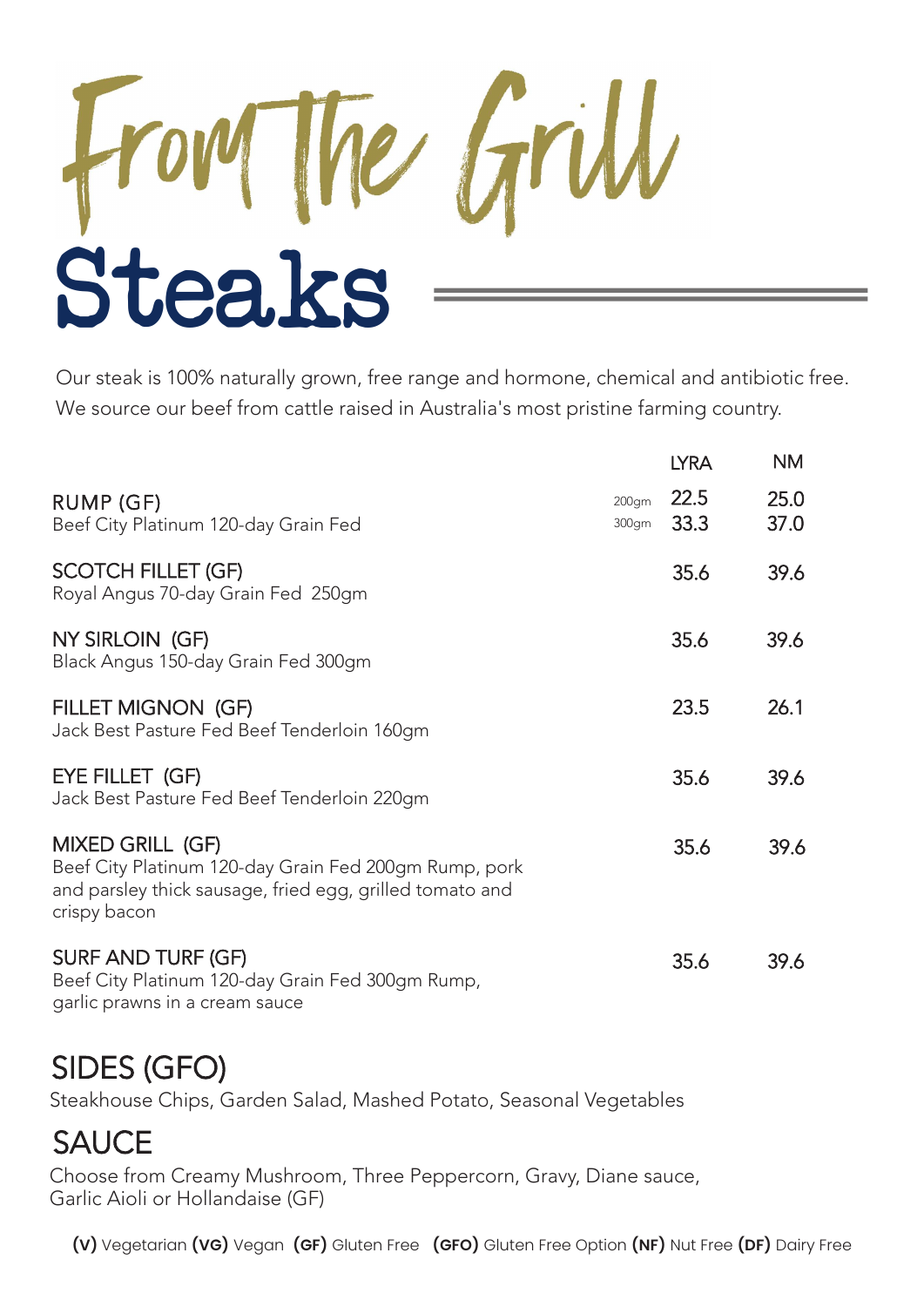Burgers

GLUTEN FREE BUNS AND GLUTEN FREE CHIPS ARE AVAILABLE ON REQUEST +\$2 All burgers served with a side of thick - cut chips NM **LYRA** 18.0 20.0 SIMPLY REDLANDS (GFO) 100% Beef pattie, American cheese, lettuce, tomato, aioli and relish RSC CHEESE & BACON (GFO) 18.0 20.0 100% Beef pattie, crispy bacon, American cheese, house mayo, dill pickle and salad 19.0 21.1 THE TAXI DRIVER (GFO) 100% Beef pattie, American cheese, onion rings, Cajun relish, chipotle mayo, dill pickle and salad 18.0 20.0 CHICKEN, AVO & BACON Crispy chicken, avocado, crispy bacon, house mayo and relish 18.0 20.0 THE CLUCKY BIRD (GFO) Lemon and herb chicken breast, cheese, crispy bacon, lettuce, tomato, aioli and relish 23.2 25.8 THE EMPIRE STATE BURGER (GFO) Beef pattie, chicken schnitzel, bacon, crispy onions, double cheese, lettuce, RSC sauce and relish ON 12"STONE BAKED BASES + \$1.50 GF 23.5 26.1 CHICKEN AVO Oven-roasted chicken, fire-roasted red pepper strips, red onion, mozzarella, topped with avocado and rocket 23.5 26.1 MEAT LOVERS Salami, bacon, ham, pepperoni, onion, shallots, BBQ sauce 23.5 26.1 SUPREME Mushroom, pepperoni, red peppers, olives, shredded ham, Spanish onion, Napoli sauce 19.5 21.6 **HAWAIIAN** Shredded ham, pineapple, onion, Napoli sauce 23.5 26.1 BUFFALO CHICKEN Marinated Chicken, spring onions, mozzarella, Frank's hot sauce

**(V)** Vegetarian **(VG)** Vegan **(GF)** Gluten Free **(GFO)** Gluten Free Option **(NF)** Nut Free **(DF)** Dairy Free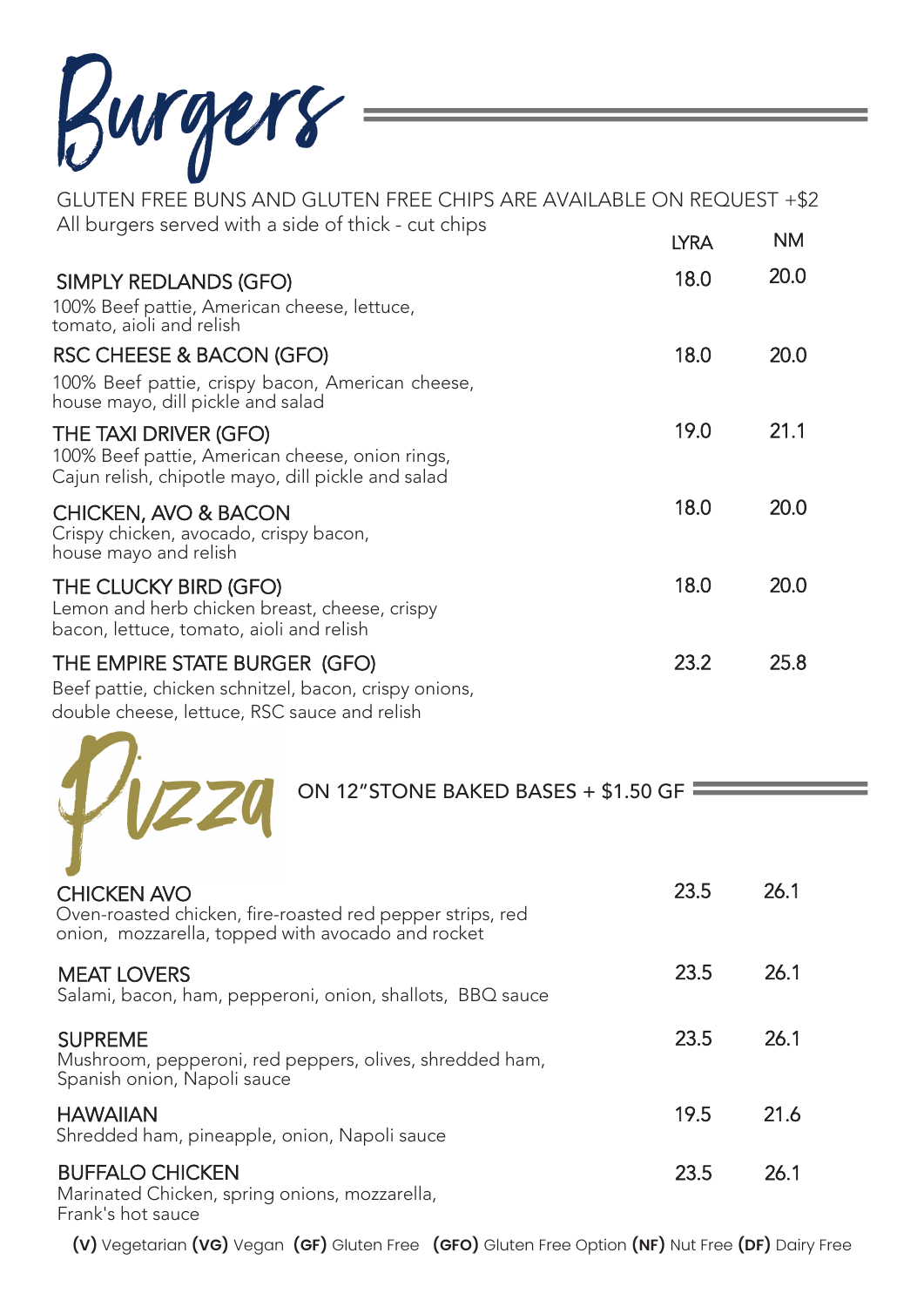Desserts

| RICH DARK CHOCOLATE FONDANT<br>Served with vanilla bean ice cream and rich chocolate sauce                         | 11.0 | 12.2 |
|--------------------------------------------------------------------------------------------------------------------|------|------|
| <b>ARTISAN SORBET SELECTION (GF)</b><br>Fruits of the forest, mango and tangy lemon with crispy<br>meringue shards | 11.0 | 12.2 |
| <b>STICKY DATE PUDDING</b><br>Warm pudding, butterscotch sauce and ice cream                                       | 11.0 | 12.2 |
| APPLE RHUBARB CRUMBLE (GF)<br>Served with whipped cream and vanilla fairy floss                                    | 11.0 | 12.2 |
| <b>AFTER DINNER MINT</b>                                                                                           | 11.0 | 12.2 |

LYRA NM

Peppermint ice cream in a dark chocolate coating with whipped cream



| <b>MEAL ONLY</b>            | $11.0$ 12.2   |  |
|-----------------------------|---------------|--|
| MEAL WITH DRINK             | $11.0$ $12.2$ |  |
| MEAL WITH DRINK & ICE CREAM | 15.0 16.7     |  |

MINI REDLAND BURGER (GFO) Beef, cheese, aioli, and BBQ sauce NUGGETS & CHIPS CRUMBED FISH & CHIPS BATTERED FISH & CHIPS LINGUINE BOLOGNESE MAKE YOUR OWN TACO (GF) CREAMY BACON & CHIVE LINGUINE 8'" PIZZA (V)

Hawaiian, Ham and Cheese or Margarita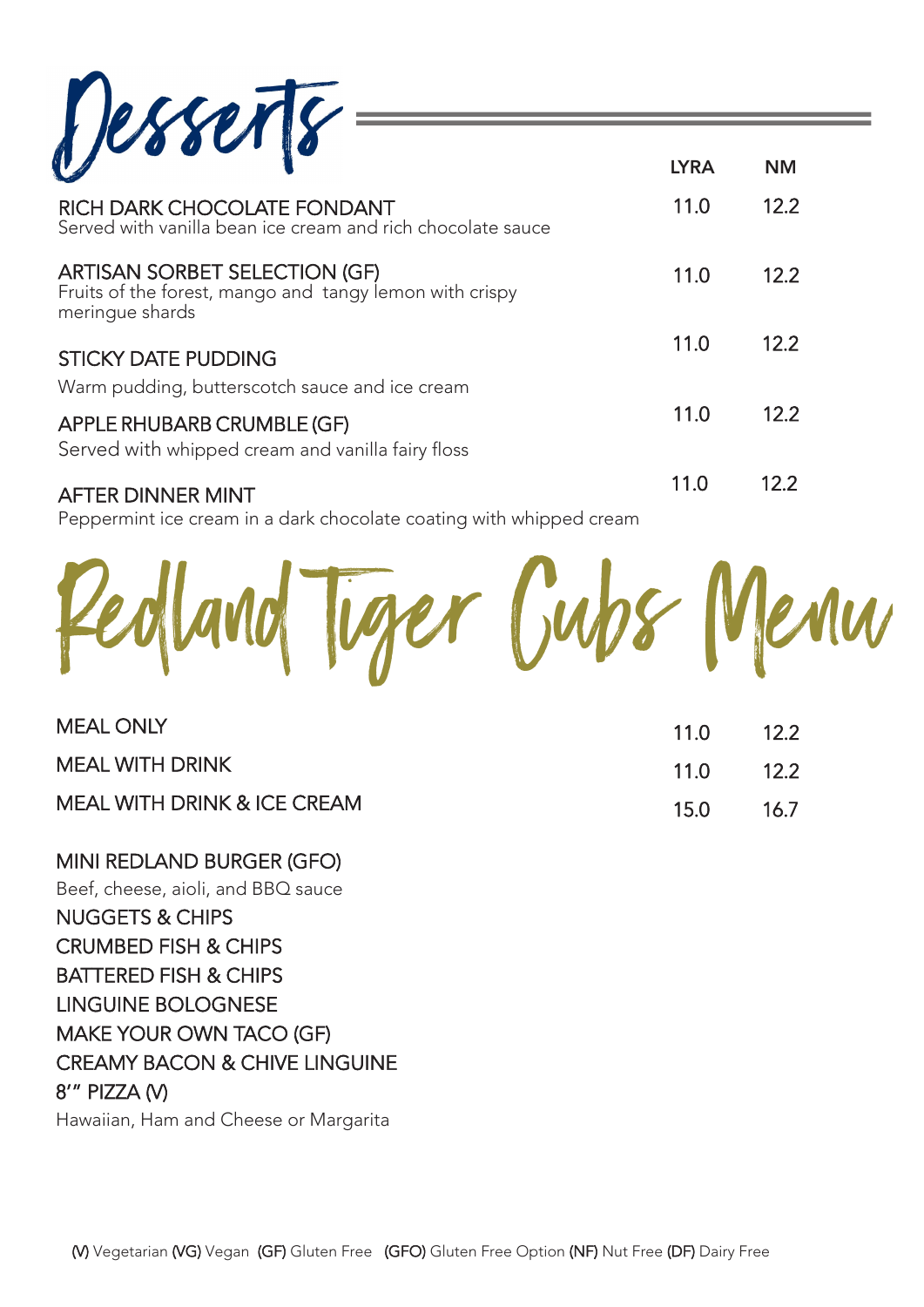Vegetarian

## PLANT - BASED BURGER (VG/GFO/DF)

| Plant - based vegan pattie, lettuce, tomato, roasted red peppers<br>with vegan mayonnaise on a toasted vegan/gluten free bun served with<br>crunchy chips | 18.0 | 20.0 |
|-----------------------------------------------------------------------------------------------------------------------------------------------------------|------|------|
| <b>HALOUMI SALAD (GF/NF,V)</b><br>Oxheart tomato, cucumber, Spanish onion, kalamata olives dressed<br>with lemon, oregano and topped with seared haloumi  | 16.0 | 17.8 |
| MARGHERITA PIZZA (V)<br>Semi-dried tomatoes, fresh basil leaves and shredded vegan<br>mozzarella on a Napoli base.                                        | 19.0 | 21.1 |

# Lunch Menu

|                                                                                                                                     | <b>LYRA</b> | <b>NM</b> |
|-------------------------------------------------------------------------------------------------------------------------------------|-------------|-----------|
| SOFT SHELL FRIED CHICKEN TACOS<br>Soft shell tacos with fried chicken tenders, sweet and sour<br>slaw, sweet chilli mayo, guacamole | 14.0        | 15.6      |
| <b>CLUB BLT</b><br>Bacon, cos lettuce, tomato, BBQ Sauce, aioli and chips                                                           | 14.0        | 15.6      |
| <b>GOURMET STEAK SANDWICH</b><br>With caramelised onion, cheese, bacon, egg, beetroot,<br>lettuce, tomato and BBQ sauce and chips   | 14.0        | 15.6      |
| <b>CHICKEN CAESAR WRAP</b><br>Crispy chicken, bacon, cos lettuce, parmesan, Caesar dressing and chips                               | 14.0        | 15.6      |
| <b>AUSTRALIAN CRUMBED WHITING FILLETS</b><br>With garden salad, chips, lemon and tartare sauce                                      | 14.0        | 15.6      |
| <b>CRUMBED PRAWN CUTLETS</b><br>With garden salad, chips, lemon and tartare sauce                                                   | 14.0        | 15.6      |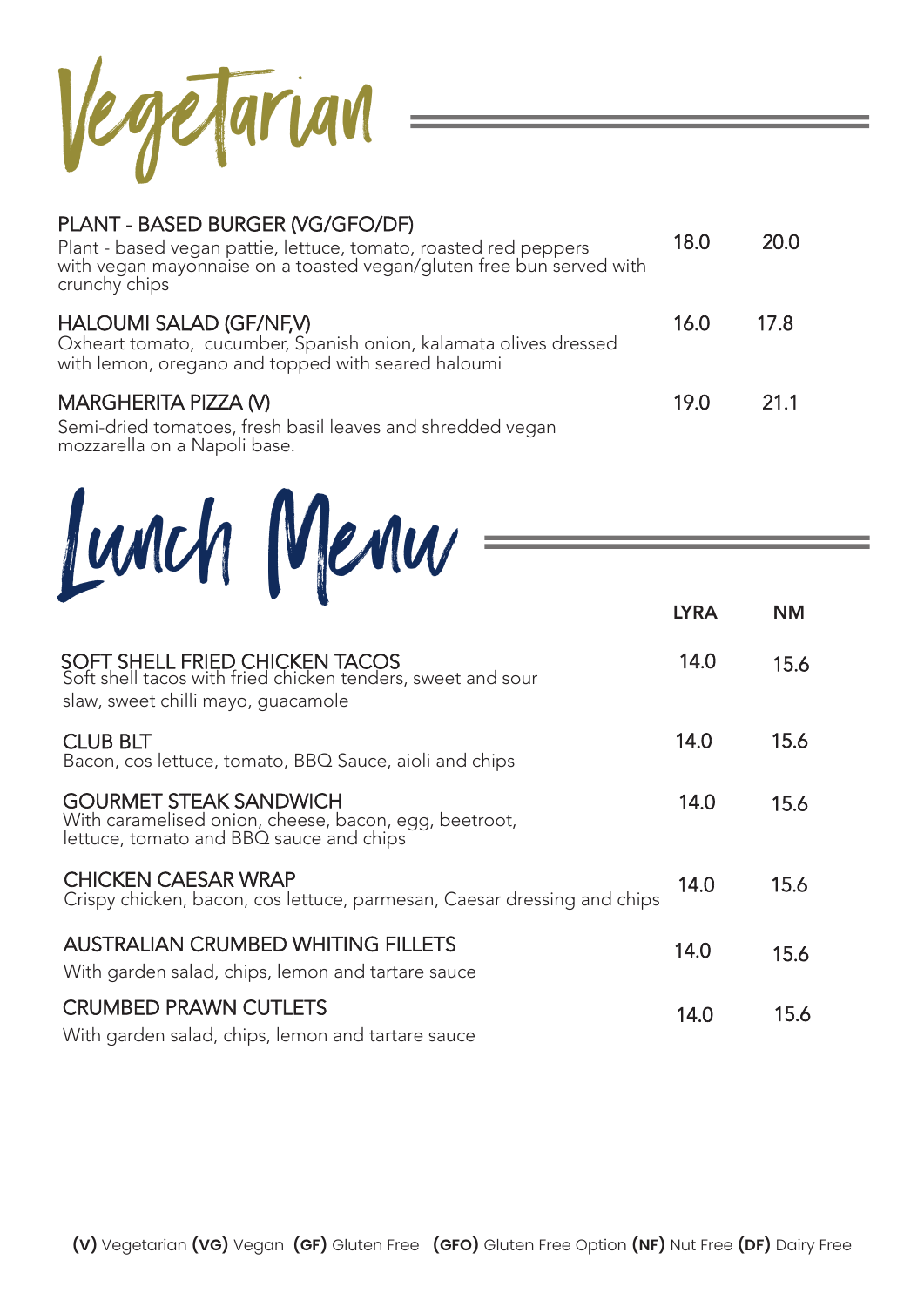Nightly Specials **CLUB STEAKHOUS** 

#### MONDAY | STEAK & SCHNITTY NIGHT

Enjoy your two favourite nights of the week combined – Both Wednesday Schnitty Night AND Thursday Steak Night options available

### TUESDAY | PORTUGUESE CHICKEN FROM \$12/M

Roasted Whole Chicken \$22 ½ Chicken \$16 ¼ Chicken \$12 Served with choice of one side: Corn on the cob, Peri peri waffle fries, Portuguese fried rice, Salad Extra Sides \$6

### WEDNESDAY | \$12 /M SCHNITTY NIGHT

Enjoy our Chicken Schnitzel with chips and salad Choose a topper (Parmigiana, Hawaiian or Meatlovers) for only \$2 more

#### THURSDAY | FROM \$15/M STEAK NIGHT

200gm Rump Beef-City Platinum (GF) \$15 /M 250gm Sirloin Beef-City Platinum (GF) \$20 /M

#### CHOICE OF TWO SIDES:

Steakhouse Chips, Garden Salad (GF), Mashed Potato (GF) and Seasonal Vegetables (GF)

#### CHOOSE ONE SAUCE:

Mushroom, Diane (GF), Pepper (GF), Hollandaise (GF), Garlic Cream (GF) Gravy (GF)

#### SUNDAY | ROCKIN' RIBS SUNDAY FROM ONLY \$20/M

Half Rack of USA Pork Ribs, BBQ glazed Served with waffle fries and salad